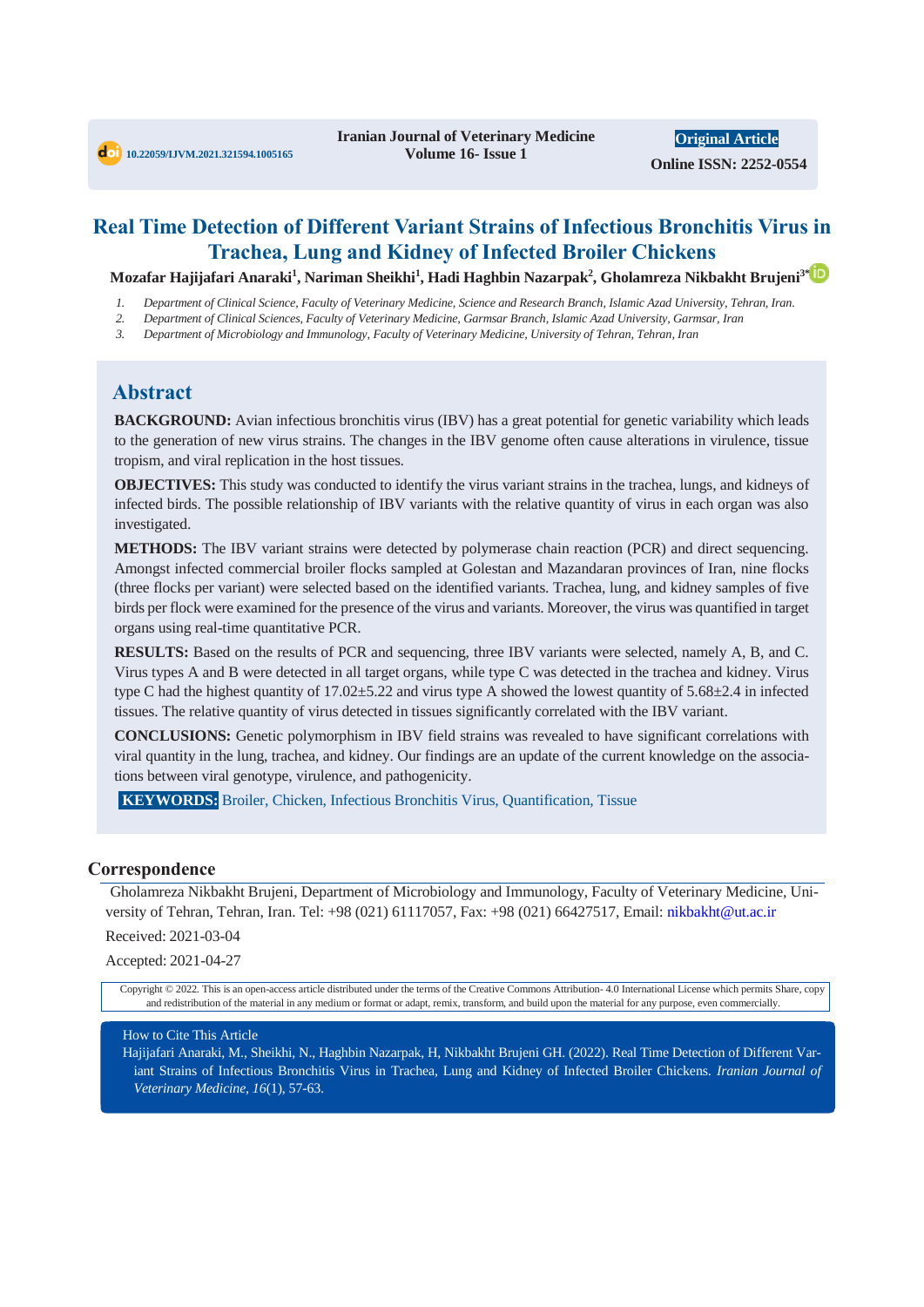# **Introduction**

Avian infectious bronchitis is one of the highly contagious viral diseases of chickens caused by a member of the genus *Gammacoronavirus* (type 3 coronavirus) named infectious bronchitis virus (IBV). It mainly affects the respiratory and renal systems of broiler chickens (Cook *et al*., 2012; de Wit and Cook, 2019) with morbidity and mortality rates of infection being closely related to the strains involved (Zhao *et al*., 2019). The virus genome contains several genes encoding structural proteins including spike (S), envelope (E), integral membrane protein (M), and nucleocapsid (N) (Boursnell *et al*., 1987). Almost two-thirds of the coronavirus genome consists of the replicase complex that is important for virus replication and codes functional domains, such as RNA-dependent RNA polymerase (RdRp), RNA helicase, papain-like protease [PL(pro)], and main protease [M(pro)] (Armesto *et al*., 2009).

The IBV is highly potential for mutation and recombination leading to the generation of new virus strains. The changes in the IBV genome often result in alterations in virulence, tissue tropism, and viral quantity in the host tissues. Most of the molecular studies have focused on the changes located at the S1 part of virus spike protein that encodes extracellular protein subdomain (Bande *et al*., 2017; Bickerton *et al*., 2018). Although S1 glycoprotein is closely related to virus antigenicity and its classic or variant serotypes (Domanska-Blicharz *et al*., 2017 & 2020), it partly determines virus virulence. The replica gene is another determinant of IBV pathogenicity because it has been demonstrated to be the only gene that can restore the virulence of an avirulent strain. Other parts of the genome, including accessory genes, are not required for virus replication in vitro and their role in pathogenicity remained unclear (Armesto *et al*., 2009).

Replicase is supposed to be a determinant of IBV pathogenicity. Therefore, variations in the RdRp gene might be associated with virus pathogenicity and tissue/cell tropism. With this background in mind, the present study aimed to determine virus variants based on the RdRp gene and investigate the possible relationships of IBV variants with the relative quantity of virus detected in the trachea, lung, and kidney.

# **Materials and Methods**

#### **Sampling and Study Design**

Sampling, selection, and study design were based on the previously obtained data of the molecular characterization of IBV strains in the Golestan and Mazandaran provinces of Iran (Hajijafari Anaraki *et al*., 2020). The IBV variant strain in each organ was detected by polymerase chain reaction (PCR) and direct sequencing. Amongst samples collected in spring from infected commercial broiler flocks of the Golestan and Mazandaran provinces of Iran, nine flocks (three flocks per variant) were selected based on the identified variants. Trachea, lung, and kidney samples of five birds (21-28 days old) per flock were examined for the presence of viruses and variants as previously described (Hajijafari Anaraki *et al*., 2020). Furthermore, the virus was quantified in target organs using real-time quantitative PCR according to Li (Li and Handberg, 2007). Nine negative samples from non-infected birds were also examined as the control group.

#### **RNA Isolation and Reverse Transcription PCR**

Total RNA was isolated from trachea, lung, and kidney tissues using the Viral Gene-spin® Extraction Kit (Intron Biotechnology, South Korea) and was reverse transcribed to cDNA as follow: 1 μg RNA was added to 20 μL combination of 200 ng random hexamer and 0.5 mM dNTP Mix and was heated at 65°C for 5 min. After the addition of 40 unit RNase inhibitor, RT buffer (50 mM Tris–HCl, 75 mM KCl, 3 mM MgCl<sub>2</sub>), 10 mM DTT, and 200 unit M-MLV reverse transcriptase (Fermentas, Germany), the mixture was incubated for 10 min at 25°C followed by 50 min at 37°C. The cDNA was then heated at 75°C for 15 min and was stored at -20°C.

#### **Conventional PCR**

Two PCR primer sets were designed based on all available IBV RdRp gene sequences described earlier (Hajijafari Anaraki *et al*., 2020). Primers were specific for avian IBV and a spanning variable region of RdRp gene sequences (AY692454: nt 14167–14188 and nt 14436–14455). The PCR primers were located in polyprotein 1b. Target sequences were amplified in each sample according to our previous experiments (Hajijafari Anaraki *et al.*, 2020).

#### **Sequencing and Data Analysis**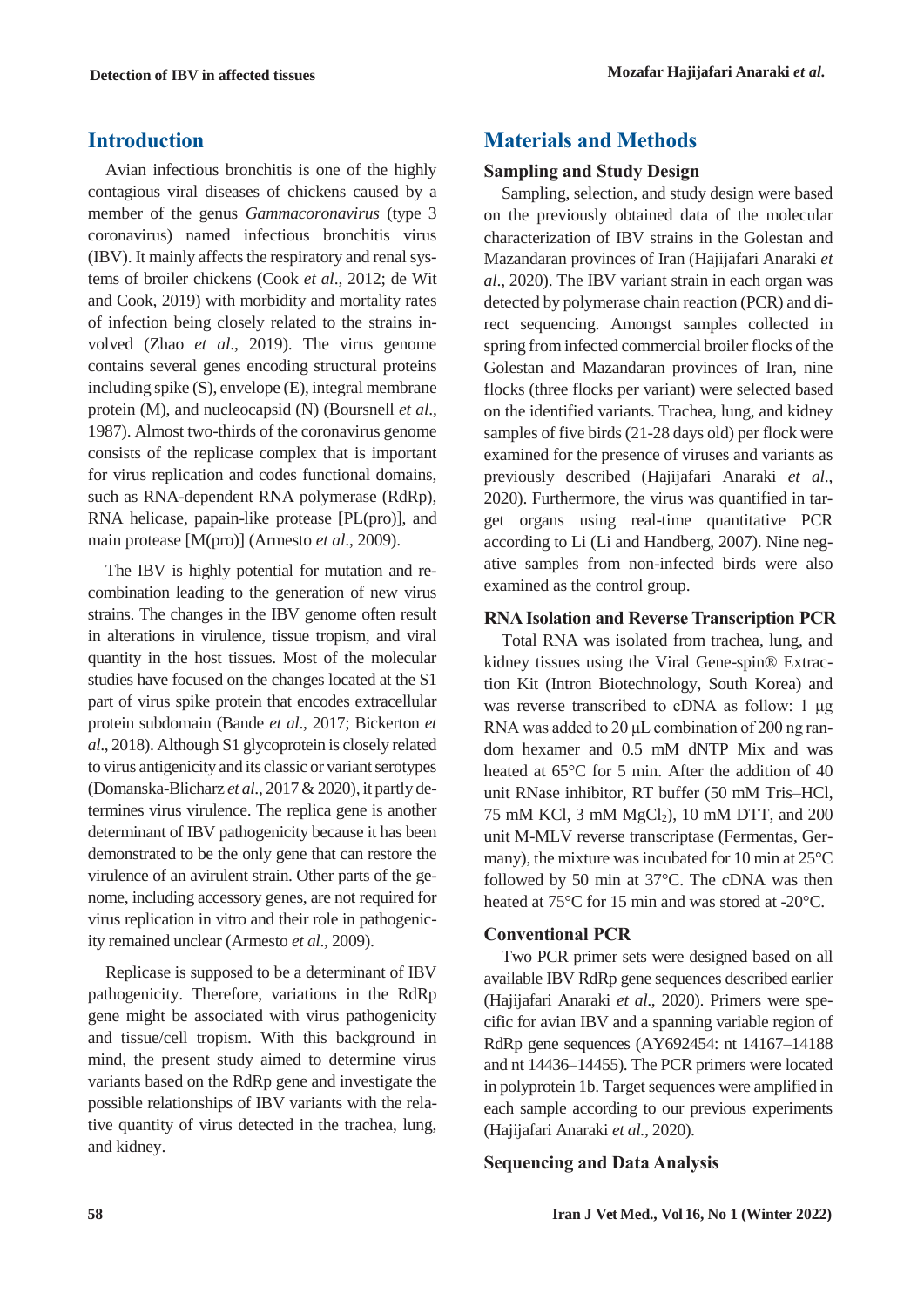Amplified sequences were purified using the purification kit (Bioneer, Seoul, Korea) and were subjected to a direct sequencing method. All PCR products were separately sequenced in both directions by specific forward and reverse primers. Sequencing was performed by the Sanger sequencing method on an automatic DNA sequencer (ABI 3730 XL, Macrogen Inc. Seoul, Korea). Sequencing results were analyzed by BLAST through the national center for biotechnology information website (http://www.ncbi.nlm.nih.gov/). Bioedit version 7.0.5.3 software package was utilized for alignments and graphs.

#### **Real-time Quantification of Virus**

The relative viral quantity was determined by real-time PCR according to Li (Li and Handberg, 2007). The partial RdRp gene of avian IBV (288 bp) was amplified using Qiagen real-time PCR machine (Rotor-Gen Q). Similar to the conventional PCR, RdRp primers were used for the real-time quantification of the virus. In addition, 5′-GGTGGTGC-TAAGCGTGTTAT-3′ and 5′-ACCTCTGTCA-TCTCTCCACA-3′ (K01458) primers were applied for GAPDH housekeeping gene amplification as forward and reverse primers, respectively. Each tissue sample was submitted to IBV RdRp and GAPDH cDNA real-time amplification (efficiency 96%, linearity range of Ct 18 to 35).

Amplification was performed in a final volume of 25 µL containing 20 ng template cDNA, 1.5 mM MgCl2, 250 μM of each dNTP, PCR buffer (20 mM Tris–HCl pH 8.4, 50 mM KCl), 1 µL (2 μM) Syto9® dye (Life Technologies Corp., Carlsbad, CA), Taq DNA polymerase (2.5 U) (CinnaGen, Tehran, Iran), and specific primers (20 pmol). The thermal cycling

program was as follow 94°C for 2 min (1 cycle), followed by three steps of 95°C for 30 sec, 61°C for 30 sec, and 72°C for 40 sec (30 cycles), as well as a final extension of 10 min at 72°C.

To calculate the fold-change in chickens infected with different strains, the comparative or ΔΔCT method was used. The ΔCT value for each sample (infected tissue) and calibrator (normal tissues) was determined by subtracting the CT value of the RdRp gene and the CT value of the GAPDH gene. Afterwards, the ΔΔCT value for each specimen was determined by subtracting the ΔCT value of the calibrator from the ΔCT value of the sample. The normalized level of the target gene is calculated by the formula:

Normalized RdRp gene level=2^(–ΔΔCT)

#### **Statistical Analysis**

Statistical analysis was performed by the Student t-test with multiple comparisons to identify the significant differences. All data are presented as mean  $\pm$  standard deviation (M  $\pm$  SD). P-value  $\leq$  0.05 was considered significant and P-value  $\leq 0.01$  was considered highly significant.

# **Results**

# **Identification of Field Strains**

Conventional PCR followed by sequencing and sequence analysis confirmed the same variant in the three organs. Virus types A and B were detected in all target organs and virus type C was detected in the trachea and kidney tissues exclusively. The distinct sequences were obtained for A, B, and C variants in comparison with the reference strain [\(Figure 1\)](#page-2-0).



<span id="page-2-0"></span>**Figure 1.** Sequence homology between RdRp genes of IBV strains detected by PCR and sequencing analysis. IBV reference sequence (AY692454) compared with three (A, B and C) identified variants.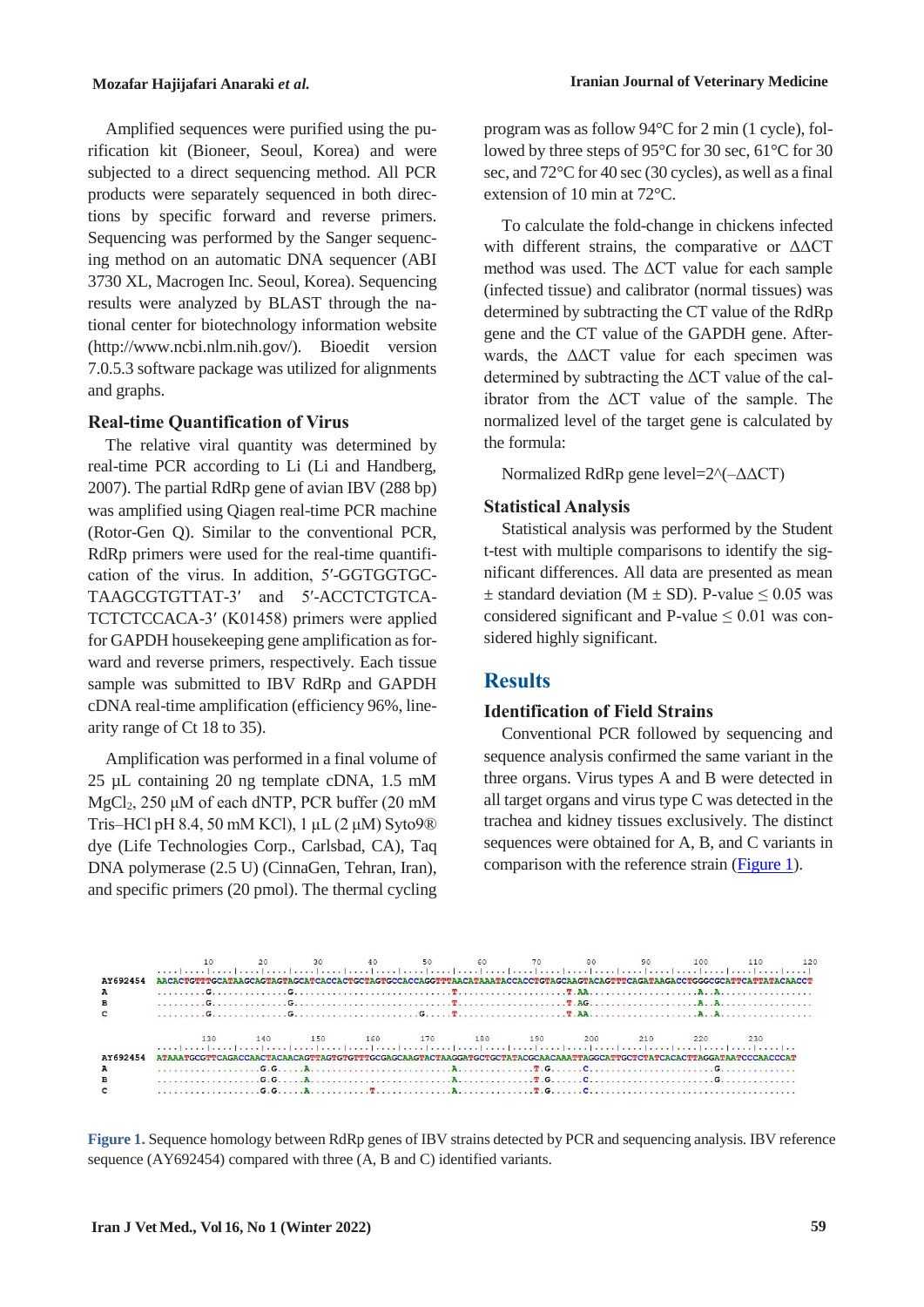#### **Clinical Findings**

No clinical sign was observed in the chickens of the control group. Pathologic lesions were observed in chickens in the groups infected with A, B, and C genotypes. In the chickens of group A (A genotype), respiratory signs, as well as respiratory and kidney gross lesions were found in necropsy. Moreover, respiratory signs along with watery diarrhea and respiratory lesions were revealed in all chickens infected with B genotype. In chickens infected with C genotype, besides the respiratory signs, apparent nephrosis was detected in the kidneys. The mortality rate was 2.78%, 4.12%, and 7.37% in groups A, B, and C, respectively.

#### **Relative Quantification of Virus**

The RdRp gene of IBV was amplified and quantified by real-time PCR [\(Figure 2\)](#page-3-0). Virus type C had the highest quantity  $(17.02 \pm 5.22)$  and virus type A



<span id="page-3-0"></span>**Figure 2.** Graph showing the relationship between IBV types (A, B and C) based on the RdRp gene polymorphism and relative viral quantity.

showed the lowest quantity  $(5.68\pm2.4)$  in infected tissues. Relative viral quantity in all groups was significantly higher than controls. The comparison of virus types demonstrated that the groups infected with types A and C had a highly significant difference. No statistically significant difference was observed between types A and B or B and C.

As shown in [Table 1,](#page-3-1) the relative viral quantity was compared between distinct tissues. The highest viral quantity was detected in the kidney and trachea of the chickens in group C [\(Figure 3\)](#page-3-2). Furthermore, the lowest quantity of the virus in the lungs was observed in this group. Virus type B showed the highest quantity in the lung and the lowest quantity in the kidney. A low viral quantity was found in all the tissues of chickens infected with virus type A [\(Figure](#page-3-2)  [3\)](#page-3-2).



<span id="page-3-2"></span>**Figure 3.** Comparison of relative viral quantity in lung, trachea and kidney between groups of chicken infected with different type of IBV (A, B and C).

<span id="page-3-1"></span>**Table 1.** Values of relative viral quantity in kidney, trachea and lung of chickens infected with three different type of IBV  $(A, B \text{ and } C).$ 

| <b>Virus</b> | <b>Tissue</b> | <b>Mean</b> | SD   |
|--------------|---------------|-------------|------|
|              |               |             |      |
| $\mathbf A$  | Kidney        | 9.09        | 3.82 |
|              | Trachea       | 4.52        | 2.31 |
|              | Lung          | 3.42        | 1.02 |
| B            | Kidney        | 5.76        | 1.64 |
|              | Trachea       | 8.61        | 3.35 |
|              | Lung          | 17.92       | 7.26 |
| $\mathbf C$  | Kidney        | 24.56       | 6.11 |
|              | Trachea       | 24.94       | 3.05 |
|              | Lung          | 1.55        | 0.57 |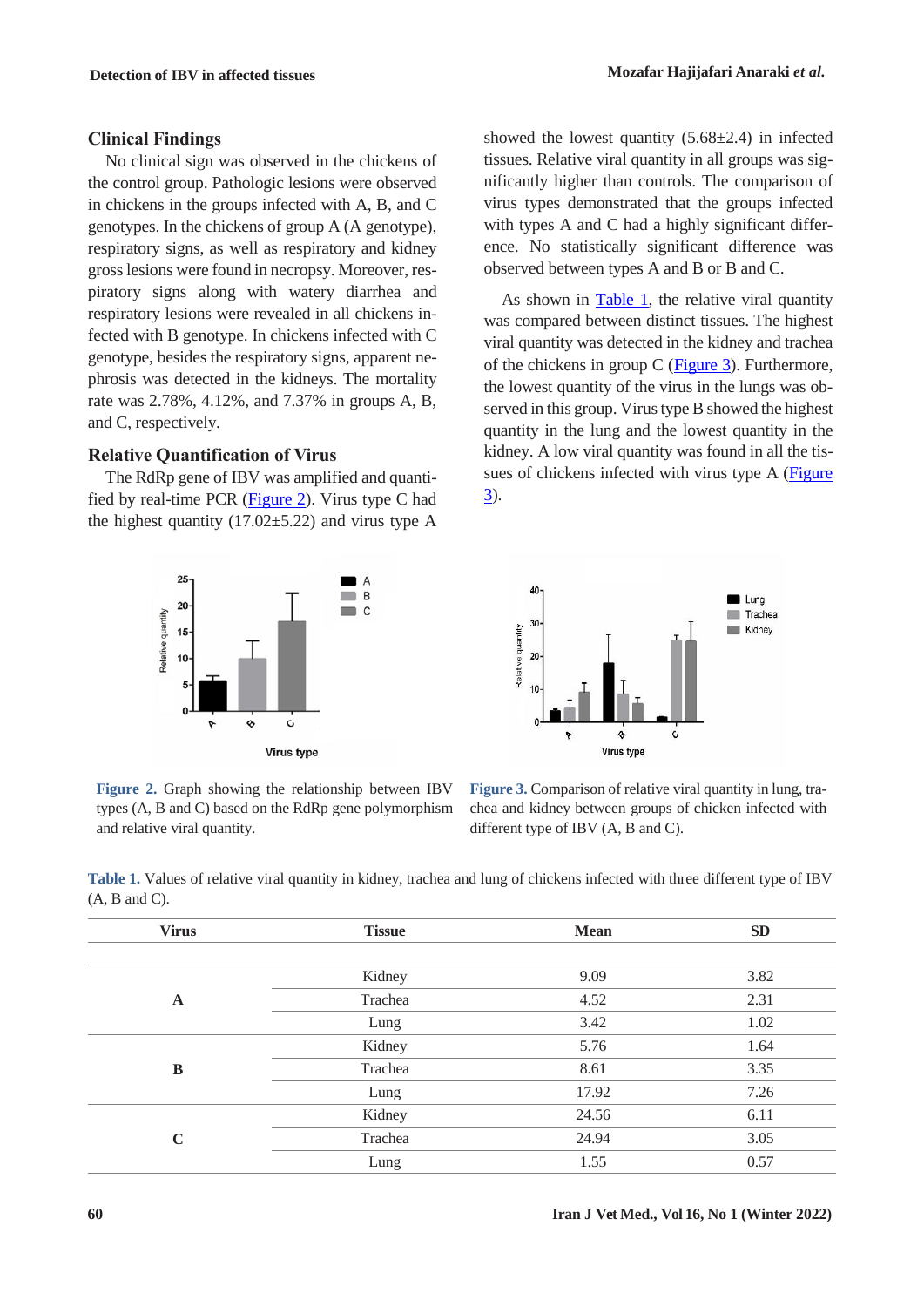#### **Discussion**

Infectious bronchitis in broilers can cause poor weight gain, the condemnation at processing, and mortality due to respiratory disorders and kidney disease. Here, we inspected the association of viral quantity with virus type and mortality in broiler flocks. The IBV exists in diverse genetic forms making detection and disease control very difficult. We conducted real-time reverse transcription PCR for the identification and relative quantification of the virus targeting the RdRp-coding region of the replicase gene of IBV. Among three RdRp genotypes detected in the current study, the viral quantity was 2.99 folds higher in the group infected with virus type C than the group infected with virus type A. Mortality in group C was considerably (7.37%) higher than the other groups, which can show the effects of viral quantity on mortality. In broilers, the strains of some IBV pathotypes cause tracheal lesions and respiratory disease with low mortality. Higher mortality rates have been reported in birds infected with nephropathogenic strains (up to 25%) (Domanska-Blicharz *et al*., 2020; Ignjatović and Sapats, 2000; Kato *et al*., 2019). It is generally accepted that IBV pathogenesis is associated with virus replication rates (Okino *et al*., 2014 & 2017). In the same populations, variations in host-pathogen interactions are correlated with pathogen variation. The associations between IBV strains and pathogenesis in broiler flocks are not fully elucidated.

Increased viral quantity was found in both tracheal and renal samples of chickens infected with type C and lung specimens of group B. These different patterns of viral replication could be related to

# **References**

- Armesto, M., Cavanagh, D., & Britton, P. (2009). The replicase gene of avian coronavirus infectious bronchitis virus is a determinant of pathogenicity. *PLOS One*, *4*(10), e7384. [DOI:10.1371/journal.pone.0007384] [PMID] [PMCID]
- Bande, F., Arshad, S. S., Omar, A. R., Hair-Bejo, M., Mahmuda, A., & Nair, V. (2017). Global distributions and strain diversity of avian infectious bronchitis virus: a review. *Animal Health Research Reviews, 18*(1), 70- 83. [DOI:10.1017/S1466252317000044] [PMID]

innate immune responses and virus potentials for replication (Santos *et al*., 2018; Larsen *et al*., 2019). The correlation between the IBV replicase gene and virus virulence has been discussed earlier (Armesto *et al*., 2009). It has also been revealed that the decreased pro-inflammatory response due to the downregulation of TLR7 may be associated with renal lesions (Jang *et al*., 2013 & 2018; Okino *et al*., 2017; Khan *et al*., 2020). However, both immune response dysregulation and/or viral replication behaviors are closely related to virus genes and their roles in pathogenesis.

#### **Conclusion**

Polymorphism at the replicase gene of IBV field strains has been revealed to be significantly correlated with viral quantity in the lung, trachea, and kidney. Assays based on the RdRp gene enable the assessment of viral quantity measurement and the obtained data indicate the suitability of this procedure as a tool for epidemiologic and pathogenesis studies. Our findings update the existing knowledge on the phenotypic and genetic relationships and diversity of the new targeted gene of the IBV strains.

# **Acknowledgments**

We would like to thank Shabnam Hashemi for helpful collaborations and technical helps.

# **Conflict of Interest**

The authors declared no conflict of interest.

- Bickerton, E., Maier, H. J., Stevenson-Leggett, P., Armesto, M., & Britton, P. (2018). The S2 subunit of infectious bronchitis virus Beaudette is a determinant of cellular tropism. *Journal of Virology*, *92*(19), e01044-18. **[DOI:10.1128/jvi.01044-18] [PMID:** 30021894]
- Boursnell, M. E. G., Brown, T. D. K., Foulds, I. J., Green, P. F., Tomley, F. M., & Binns, M. M. (1987). Completion of the sequence of the genome of the coronavirus avian infectious bronchitis virus. *Journal of General*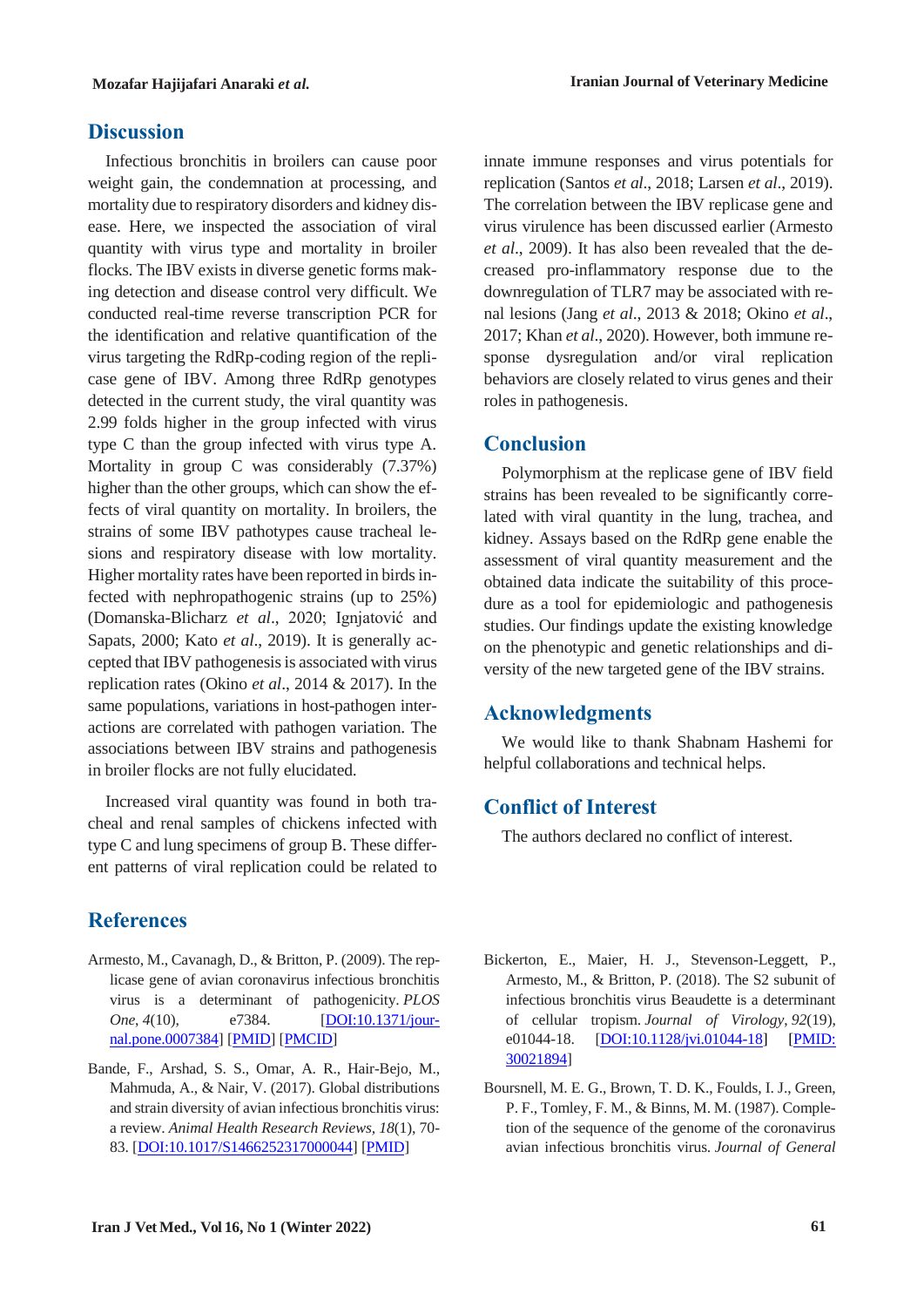*Virology*, *68*(1), 57-77. [DOI:10.1099/0022-1317-68- 1-57.] [PMID]

- Cook, J. K., Jackwood, M., & Jones, R. C. (2012). The long view: 40 years of infectious bronchitis research. *Avian Pathology*, *41*(3), 239-250. [DOI:10.1080/03079457.2012.680432] [PMID]
- de Wit, J. J., & Cook, J. K. A. (2019). Spotlight on avian pathology: infectious bronchitis virus. *Avian Pathology, 48*, 393–395. [DOI:10.1080/03079457.2019.1617400] [PMID]
- Domanska‐Blicharz, K., Lisowska, A., Pikuła, A., & Sajewicz‐Krukowska, J. (2017). Specific detection of GII‐1 lineage of infectious bronchitis virus. *Letters in Applied Microbiology*, *65*(2), 141-146. [DOI:10.1111/lam.12753] [PMID] [PMCID]
- Domanska-Blicharz, K., Lisowska, A., & Sajewicz-Krukowska, J. (2020). Molecular epidemiology of infectious bronchitis virus in Poland from 1980 to 2017. *Infection, Genetics and Evolution*, *80*, 104177. [DOI:10.1016/j.meegid.2020.104177] [PMID] [PMCID]
- Hajijafari Anaraki, M., Sheikhi, N., Haghbin Nazarpak, H., & Nikbakht Brujeni, G. (2020). Molecular characterization of infectious bronchitis virus based on RNA‐ dependent RNA polymerase gene. *Microbiol Immunol*, *64*(8), 556-562. [DOI:10.1111/1348-0421.12825] [PMID] [PMCID]
- Ignjatovic, J., & Sapats, S. (2000). Avian infectious bronchitis virus. *Revue Scientifique et Technique (International Office of Epizootics)*, *19*(2), 493-508. [DOI:10.20506/rst.19.2.1228] [PMID]
- Jang, H., Koo, B. S., Jeon, E. O., Lee, H. R., Lee, S. M., & Mo, I. P. (2013). Altered pro-inflammatory cytokine mRNA levels in chickens infected with infectious bronchitis virus. *Poultry Science*, *92*(9), 2290-2298. [DOI:10.3382/ps.2013-03116] [PMID] [PMCID]
- Jang, I., Lee, H. J., Bae, Y. C., Park, S. C., Lee, H. S., & Choi, K. S. (2018). Genetic and pathologic characterization of a novel recombinant TC07-2-type avian infectious bronchitis virus. *Avian Diseases*, *62*(1), 109-113. **[DOI:10.1637/11764-103017-resnote.1]** [PMID]
- Kato, A., Oguro, S., Kurihara, Y., Kojima, H., Inayoshi, Y., Lin, Z., & Shibuya, K. (2019). Repeated avian infectious bronchitis virus infections within a single

chicken farm. *The Journal of Veterinary Medical Science*, 18-0722. [DOI:10.1292/jvms.18-0722] [PMID] [PMCID]

- Khan, S., Roberts, J., & Wu, S. B. (2020). Regulation of immunity-related genes by infectious Bronchitis virus challenge in spleen of laying chickens. *Viral Immunology*, *33*(5), 413-420. [DOI:10.1089/vim.2019.0139] [PMID]
- Larsen, F. T., Bed'Hom, B., Naghizadeh, M., Kjærup, R. B., Zohari, S., & Dalgaard, T. S. (2019). Immunoprofiling of peripheral blood from infectious bronchitis virus vaccinated MHC-B chicken lines–Monocyte MHC-II expression as a potential correlate of *protection. Developmental and Comparative Immunology, 96*, 93-102. [DOI:10.1016/j.dci.2019.02.004] [PMID]
- Li, Y. P., Handberg, K. J., Kabell, S., Kusk, M., Zhang, M. F., & Jørgensen, P. H. (2007). Relative quantification and detection of different types of infectious bursal disease virus in bursa of Fabricius and cloacal swabs using real time RT-PCR SYBR green technology. *Research in Veterinary Science*, *82*(1), 126-133. [DOI:10.1016/j.rvsc.2006.03.002] [PMID]
- Okino, C. H., Mores, M. A. Z., Trevisol, I. M., Coldebella, A., Montassier, H. J., & Brentano, L. (2017). Early immune responses and development of pathogenesis of avian infectious bronchitis viruses with different virulence profiles. *PLOS One*, *12*(2), e0172275. [PMID] [PMCID] [DOI:10.1371/journal.pone.0172275]
- Okino, C. H., Santos, I. L. D., Fernando, F. S., Alessi, A. C., Wang, X., & Montassier, H. J. (2014). Inflammatory and cell-mediated immune responses in the respiratory tract of chickens to infection with avian infectious bronchitis virus. *Viral Immunology*, *27*(8), 383-391. [DOI:10.1089/vim.2014.0054] [PMID]
- dos Santos, R. M., Fernando, F. S., Montassier, M. D. F., Silva, K. R., Lopes, P. D., Borzi, M. M., ... & Montassier, H. J. (2018). Avian infectious bronchitis virus: immunogenicity profiles and new pathotypes in Brazilliterature review. *Nucleus Animalium*, *10*(1), 45-63. [DOI:10.3738/21751463.2935]
- Zhao, X., Jiang, Y., Cheng, X., Yu, Y., Gao, M., & Zhou, S. (2019). Pathogenicity of a QX-like strain of infectious bronchitis virus and effects of accessory proteins 3a and 3b in chickens. *Veterinary Microbiology*, *239*, 108464. **[DOI:10.1016/j.vetmic.2019.108464]** [PMID].